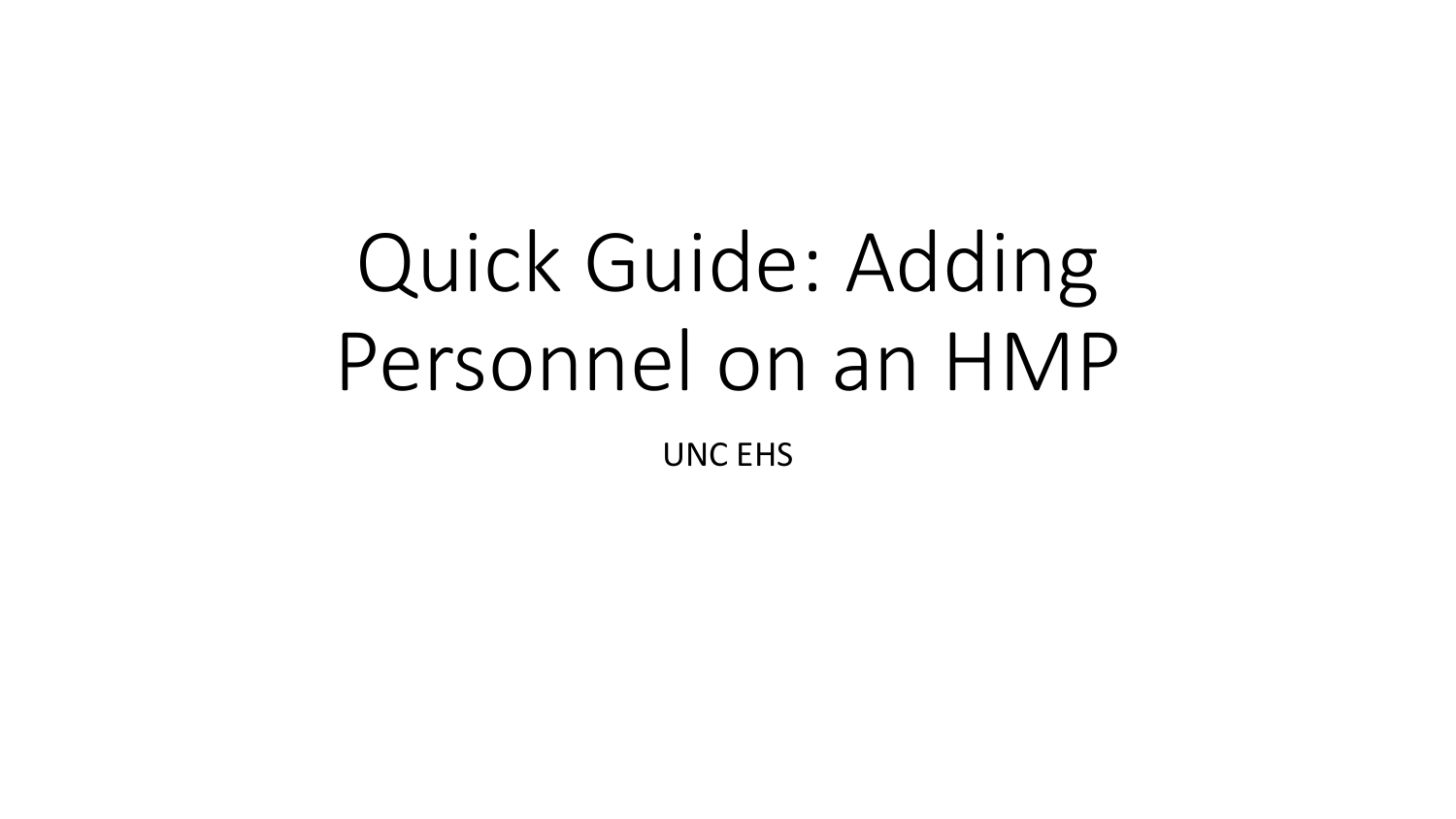• Log into the HMP Portal found on the UNC EHS Website by clicking the **EHS Applications and Compliance Portal** button. Select **Hazards Management** 

**Plan**.

**ABOUT NEWS SAFETY TRAINING BIOLOGICAL CHEMICAL FIRE & EMERGENCY WORKPLACE SAFETY ENVIRONMENTAL AFFAIRS** 

**RADIATION LABORATORY** OCCUPATIONAL & ENVIRONMENTAL HYGIENE UNIVERSITY EMPLOYEE OCCUPATIONAL HEALTH CLINIC

#### Providing a safe and healthy place to teach, learn and serve

Environment, Health and Safety is committed to providing a safe and healthful environment for the Carolina campus and local community through education, training, consultation, recognizing and controlling health and safety hazards, ensuring regulatory compliance and minimizing potential liabilities.

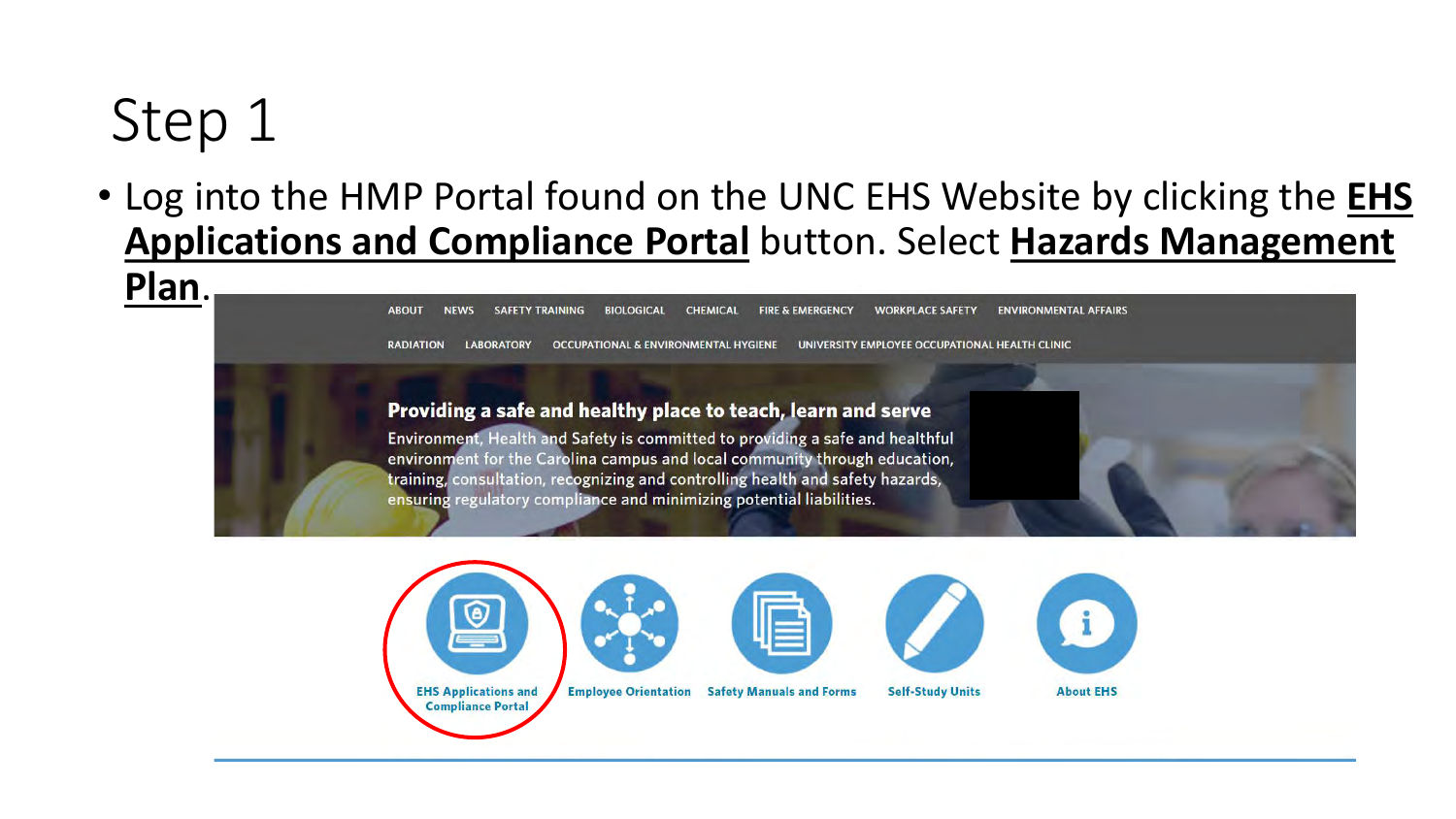· Log in w/ your Onyen and password

 $\mathcal{C}$  $\rightarrow$ 

| <b>ENVIRONMENT, HEALTH AND SAFETY</b><br>University of North Carolina at Chapel Hill | HMP<br>Last Updated: Jan 16, 2020, 3:58 PM                                                       |  |  |  |  |
|--------------------------------------------------------------------------------------|--------------------------------------------------------------------------------------------------|--|--|--|--|
|                                                                                      | about ehs   committees   emergencies   factsheets   forms   help   injuries   sitemap   ehs home |  |  |  |  |
| <b>Hazardous Management Plan Login</b>                                               |                                                                                                  |  |  |  |  |
| Onyen: cskirkla                                                                      |                                                                                                  |  |  |  |  |
| Password:                                                                            |                                                                                                  |  |  |  |  |
| Log On                                                                               |                                                                                                  |  |  |  |  |

This is a University system intended for University purposes only. The University reserves the right to monitor the use of this system, as required, to ensure its stability, availability, and security.

For those departments that are NOT currently using the University ONYEN(sm) Services you will need to visit http://onyen.unc.edu to have an ONYEN created. Once on this page click on "Create an ONYEN" and follow the instructions. Once you have created your ONYEN you will be able to access this and other University Web services in the future using your ONYEN.

Password not being accepted for your Onyen? Please check here for more information about ITS' password expiration policy.

Please visit http://onyen.unc.edu for additional information concerning your Onyen.

Environment, Health & Safety | 1120 Estes Drive Extension, CB#1650 | Chapel Hill, NC 27599 Phone 919-962-5507 | Fax 919-962-0227 | Department Email Contact

Copyright @ 2020 University of North Carolina at Chapel Hill| Unauthorized access to this system is prohibited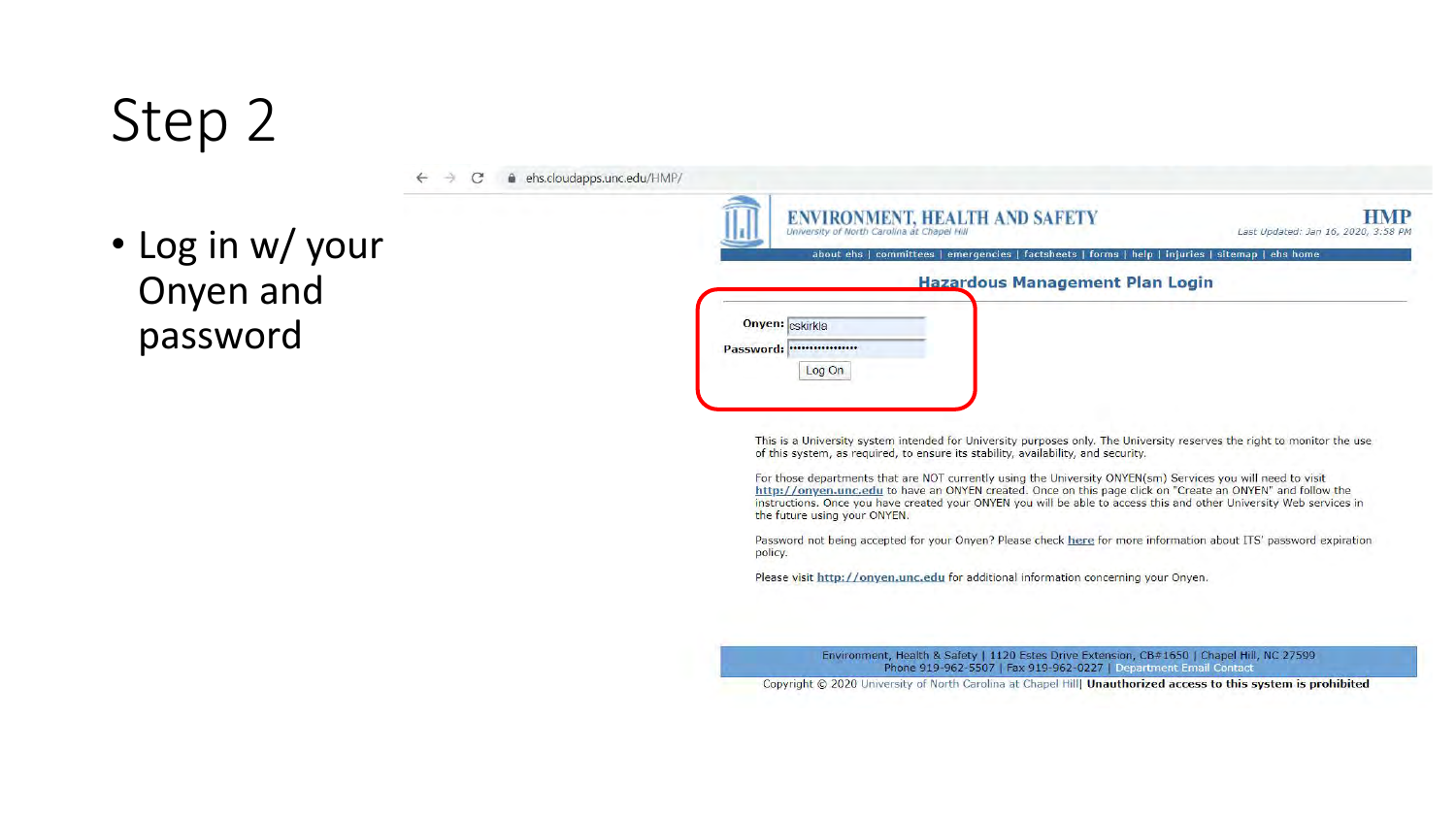A ehs.cloudapps.unc.edu/HMP/Controller



**ENVIRONMENT, HEALTH AND SAFETY** University of North Carolina at Chapel Hil

**HMP** Last Updated: Jan 16, 2020, 3:58 PM

about ehs | committees | emergencies | factsheets | forms | help | injuries | sitemap | ehs home

#### **Hazardous Management Plan**



Main Menu

Select Work Unit Supervisor

Archived HMP(s)

Comments / Suggestions Logout

The list of accessible HMPs for a supervisor will be seen here. Click on update on the current HMP (marked plans in process) to access and make any necessary changes.

Environment, Health & Safety | 1120 Estes Drive Extension, CB#1650 | Chapel Hill, NC 27599 Phone 919-962-5507 | Fax 919-962-0227 | Department Email Contact

Copyright © 2020 University of North Carolina at Chapel Hill| Unauthorized access to this system is prohibited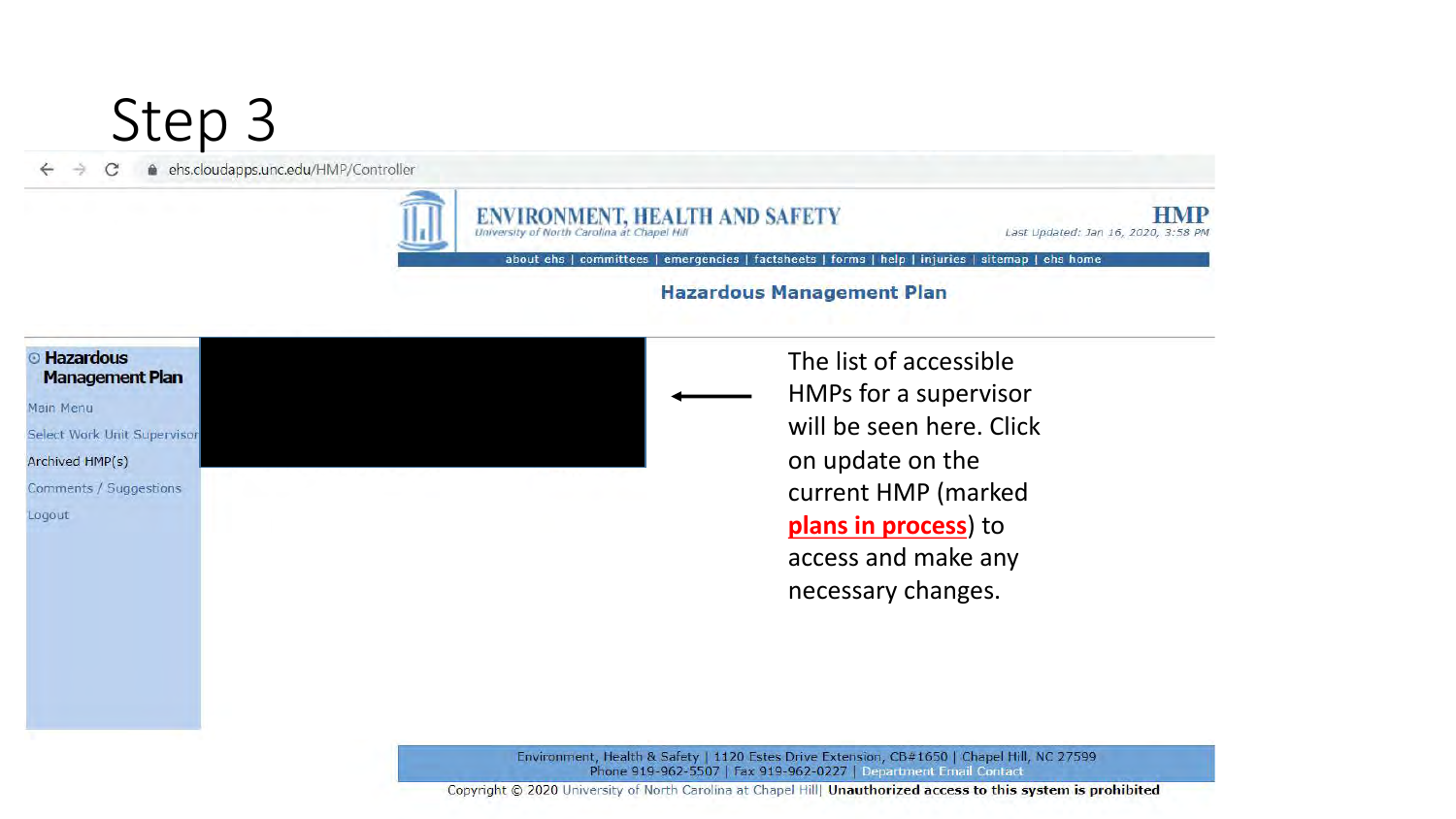- • The link will take you to the on the right page shown
- • Select "Save and Continue" at the bottom

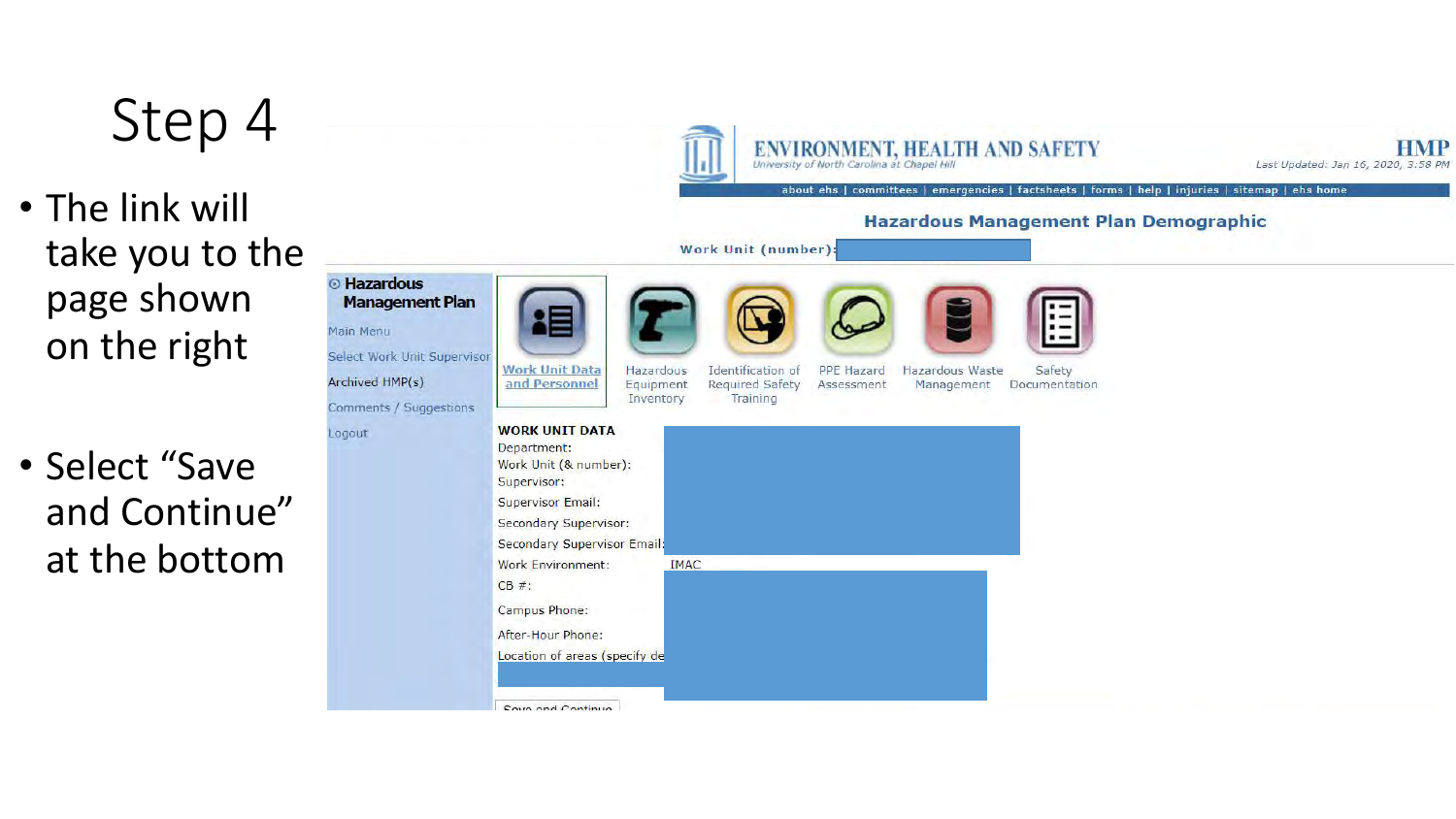- You will then be on a screen listing all employees in the work unit
- Select the link marked "**here**" on "Click **here** to add personnel"
- You can also delete people no longer in your shop/zone by clicking **delete** (highlighted right)

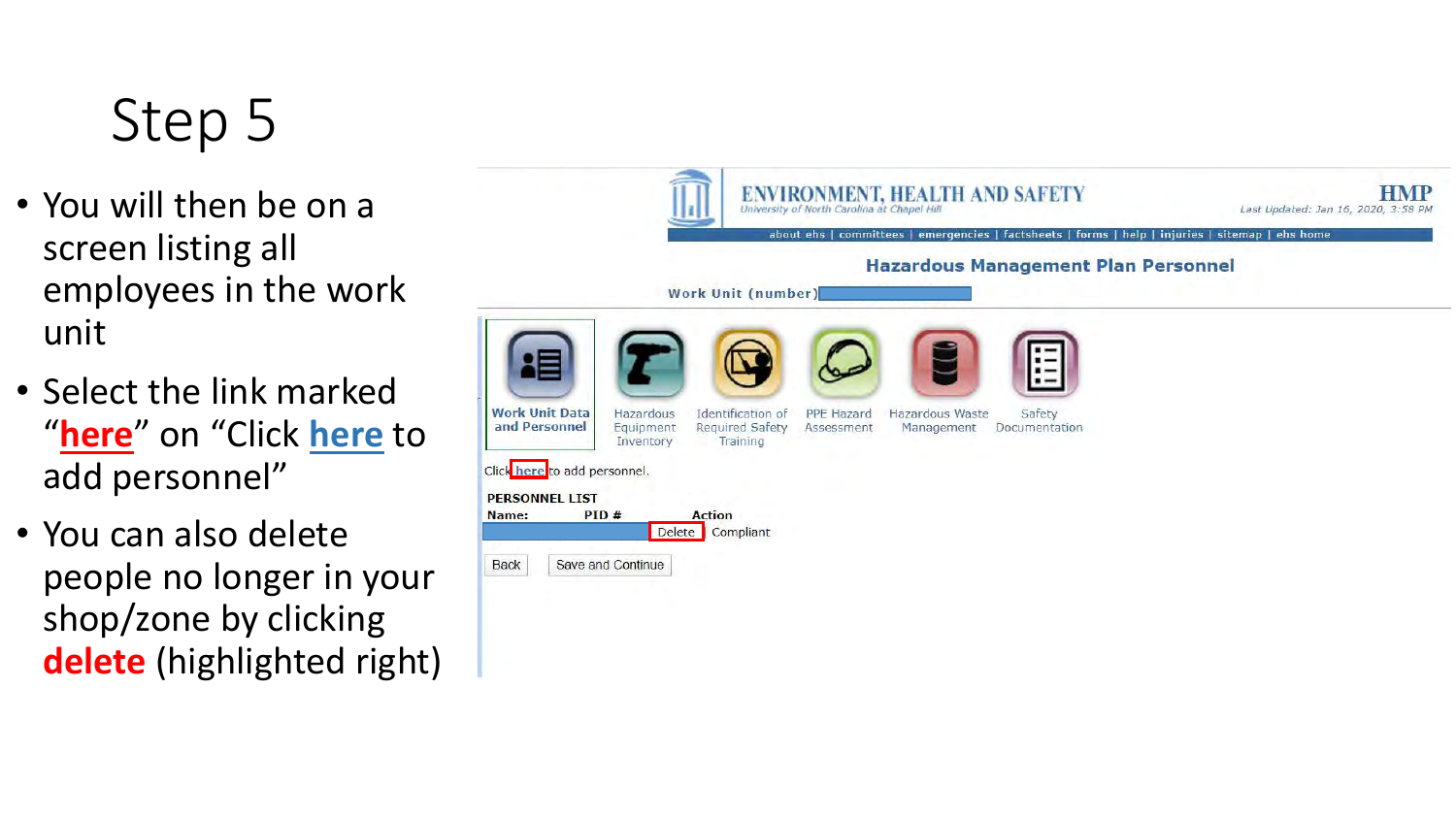- The link will take you to the page shown to the right
- Enter the employee PID or their name
- Hit "Search Employee" at the bottom of the page and select the correct employee
- Add the employee once selected

| about ehs   committees   emergencies   factsheets   forms   help   injuries   sitemap   ehs home |                        |                                      |                                 |                               |                                            |  |  |  |
|--------------------------------------------------------------------------------------------------|------------------------|--------------------------------------|---------------------------------|-------------------------------|--------------------------------------------|--|--|--|
|                                                                                                  |                        |                                      |                                 |                               | <b>Hazardous Management Plan Personnel</b> |  |  |  |
|                                                                                                  |                        | Work Unit (number):                  |                                 |                               |                                            |  |  |  |
|                                                                                                  |                        |                                      |                                 |                               |                                            |  |  |  |
|                                                                                                  |                        |                                      |                                 |                               |                                            |  |  |  |
|                                                                                                  |                        |                                      |                                 |                               |                                            |  |  |  |
| <b>Work Unit Data</b><br>and Personnel                                                           | Hazardous<br>Equipment | Identification of<br>Required Safety | <b>PPE Hazard</b><br>Assessment | Hazardous Waste<br>Management |                                            |  |  |  |
|                                                                                                  | Inventory              | Training                             |                                 |                               |                                            |  |  |  |
| <b>Employee Search</b>                                                                           |                        |                                      |                                 |                               |                                            |  |  |  |
| <b>Last Name:</b>                                                                                |                        |                                      |                                 |                               |                                            |  |  |  |
| <b>First Name:</b>                                                                               |                        |                                      |                                 |                               |                                            |  |  |  |
| <b>Search by PID:</b>                                                                            |                        |                                      |                                 |                               |                                            |  |  |  |
|                                                                                                  |                        |                                      |                                 |                               |                                            |  |  |  |
| Search Employee                                                                                  |                        |                                      |                                 |                               |                                            |  |  |  |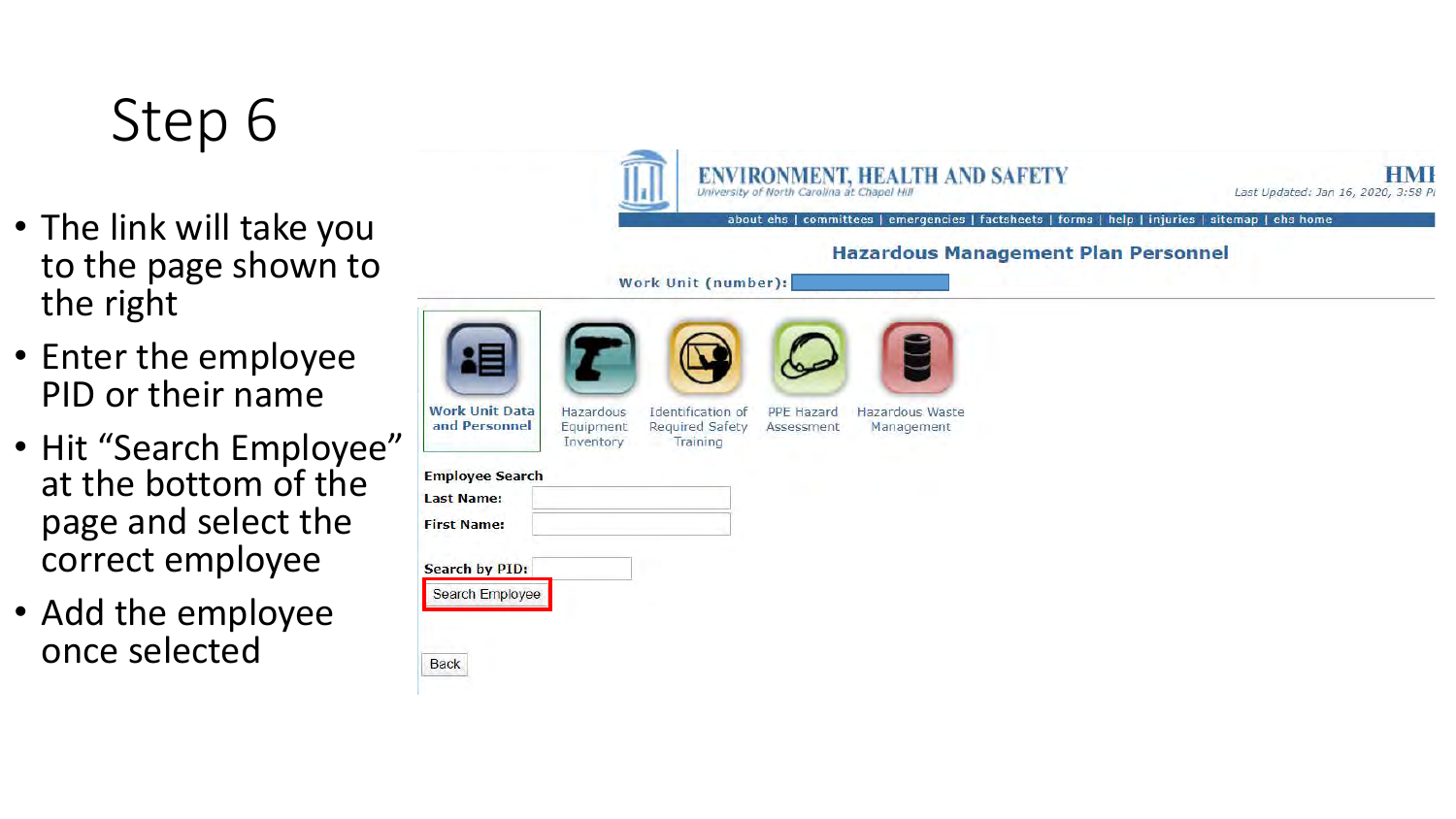• At this point it will take you back to the personnel list and you can add in the needed Identification of Required Safety information (PPE Assessment, Training)